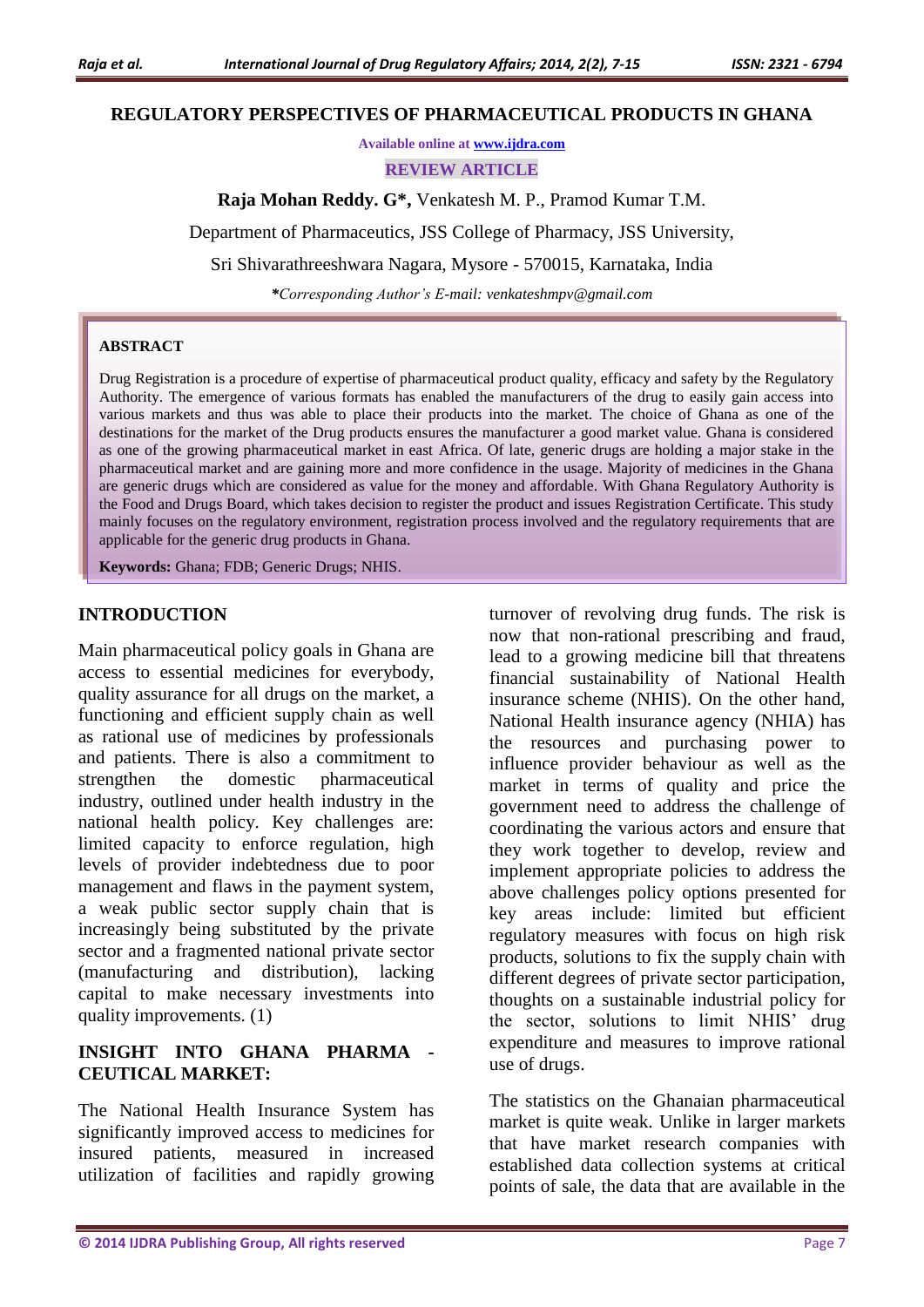literature are based on aggregate estimates from various market participants. In 2005, the total market was estimated at 250 million USD at retail price level. Assuming a growth rate of 6-8% (drug expenditure tends to grow above overall economic growth) the total market size could be in the 300 million USD range in 2008.(2) Another factor driving growth has been the introduction of health insurance. measurably increasing utilization of healthcare facilities: more patients mean more prescriptions. The Pharmaceutical Manufacturers Association of Ghana (PMAG) is currently undertaking a survey among its members to get a better estimate of the size of the market – supported by United Nations Industrial Development Organization (UNIDO). The sales data of manufacturers and distributors are not published, but a market insider estimates that the largest players reach sales volumes in the range of  $> 30$  million USD. The estimate of the Over the Counter (OTC) share of the total market is about 30% in value (significantly higher in volume but OTC drugs tend to be cheaper than prescription drugs). Patients' first point of call is the chemical sellers/pharmacies where there are no payments for consultation; patients tend to prefer self-medication over seeking professional advice from doctors at the onset of a disease, which can be seen as rational behaviour in places where access to healthcare facilities and cash to pay for services are limited.

Health insurance is changing this pattern and increases the rate at which patients seek initial

treatment in a health facility instead of selfmedicating. Malaria drugs, making up a very significant share of all treatments dispensed in Ghana, are available officially without prescription, meaning they can also legally be sold by the about 10,000 licensed chemical sellers.(3) But anecdotal evidence exists that prescription drugs are also sold over the counter, as systems in place to enforce prescriptions are weak. Most of the drugs used in Ghana are generics/branded generics. But there is a significant market for originator brands mainly among wealthier patients – reflected in prescribing habits of physicians in teaching hospitals and private practice. Branded originator drugs have a reputation of better quality and higher "potency" – a widespread perception among professionals and patients in developing countries in which trust in regulatory systems is lacking. Major multinational firms have offices in Ghana: they market and distribute their leading brands in collaboration with local partners, but do not have manufacturing plants. In summary, the Ghanaian market is becoming increasingly attractive for suppliers, given the overall economic growth and increased availability of financing through NHIS. As in many African countries, Indian and Chinese firms dominate the import business with their branded generics. The domestic industry has an estimated market share of around 30%, which means 70% are imported. Some of the domestic market share is protected; import of certain generics that are domestically manufactured is not permitted.

|  | Table 1: Ghana Pharmaceutical Market overview (1) |  |  |
|--|---------------------------------------------------|--|--|
|  |                                                   |  |  |

| Total market at retail value                 | 300 USD   |
|----------------------------------------------|-----------|
| Prescription drugs total (70% of total)      | 210 USD   |
| Growth rate in %                             | $6 - 8\%$ |
| Retail sales of domestic manufacturers (30%) | 90 USD    |

In order to provide the context for an assessment of local pharmaceutical production in Ghana, it is first necessary to examine the situation and trends in the local and sub-region pharmaceutical market, as well as the threats

posed to its normal functioning. In the absence of a pharmaceutical market statistical information collection system in West Africa (different stakeholders are collecting different sets of market information, but the type of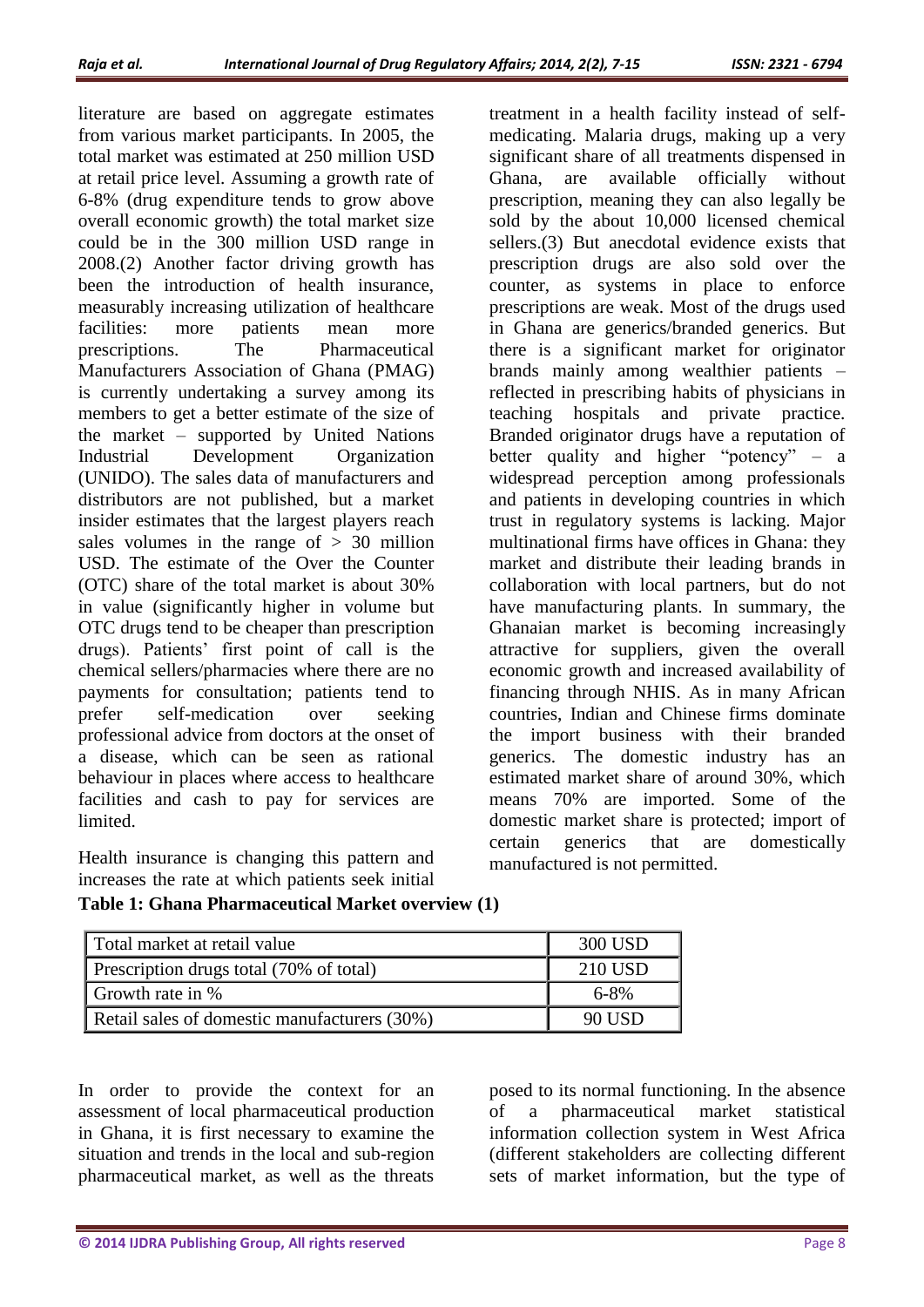information collected needs to be developed more and coordinated), it is difficult to gather accurate data on the value, volume, imports and exports in both Ghana and the sub-region, but some general trends can be surmised.

The Ghana pharmaceutical market is made up of approximately 30% locally produced and 70% imported products; the latter originating mainly from India and China. It is estimated that 30% of the sub-region market is supplied by Nigerian manufacturers although Ghanabased manufacturers also export significant quantities to the sub-region. In contrast, Francophone countries are heavily reliant on imported medicines (local production is estimated to be approximately 5% in these countries; e.g. 94% of medicines in Cote D'Ivoire are imported), particularly from France, and reportedly this reliance on imports from France has reduced the motivation to develop a local pharmaceutical industry in the Francophone countries. (4)

The OTC sector in Ghana is considerable and consists of drugs popular with consumers such as tonics and combination analgesics. Ghana has a very large OTC sector due to several reasons, including the traditional population reliance on OTC medicines (due to inaccessibility issues concerning prescription medicines), the very recent introduction of a health insurance system in 2005 that provides prescription drug coverage, local industry focus on OTC production at the expense of essential drug production as well as heavy advertisement of OTC drugs. However, with the introduction in the past few years of major donor funding for the provision of essential drugs (and the creation of a Ministry of Health [MoH] essential drug list), the local pharmaceutical market is becoming more rational in terms of addressing the priority endemic diseases and population morbidity. Concerning the supply of medicines for priority endemic diseases to Ghana through TGF financing and the supply of:

1. Anti-retrovirals (ARVs) is heavily dependent on suppliers from India, e.g. Cipla, Ranbaxy, Haya, Emcure, Hetero, Aurobindo, and Gokals (the latter a Ghana

India-owned local distributor). In addition Ghana receives patented ARVs from Roche, GSK, BMS and Abbott. Only a few companies in the sub-region are producing ARVs.

- 2. Anti-malarials are largely supplied from India and China.
- 3. TB drugs are largely supplied through the IDA.
- 4. Drugs for NTDs are principally imported<sup>5</sup>.

Ghana has a local capacity for the production of parenteral fluids (two companies are producing - San Bao Company Limited and Intravenous Infusions Limited), however the supply of vaccines and parenteral medicines to Ghana is provided via imports through MoH and NCB as well as drug donations (e.g. quinine, parenteral antibiotics such as benzyl penicillin and Ampicillin). Ghana, like every other country in the World, also has a problem of ensuring pharmaceutical supply chain security in the face of the growing threat from counterfeit and unregistered medicines. Unregistered products are estimated to account for approximately 5% of the Ghana pharmaceutical market.

The extent of counterfeit medicines present on the Ghana pharmaceutical market is hard to estimate as no local market surveillance studies on this issue have been performed. However many products are imported from China and India (which have a well-documented fake drug industry) and also which transit through the Middle East and Nigeria; the latter which notoriously has a very large counterfeit medicine problem (a few years ago the Nigeria market was estimated to consist of over 50% counterfeit medicines, but recently this has been reduced to around 30% as a result of proactive action by the Nigerian National Agency for Food and Drug Administration and Control - NAFDAC). The Consultant was able to view a large batch of counterfeit medicines imported from China recently seized by the Ghana FDB. The standard of the fakes was of a very poor standard and easily detectable by the authorities. The situation whereby poor fake products are targeted at West Africa implies that counterfeiters consider the West African market to be an easy target in view of relatively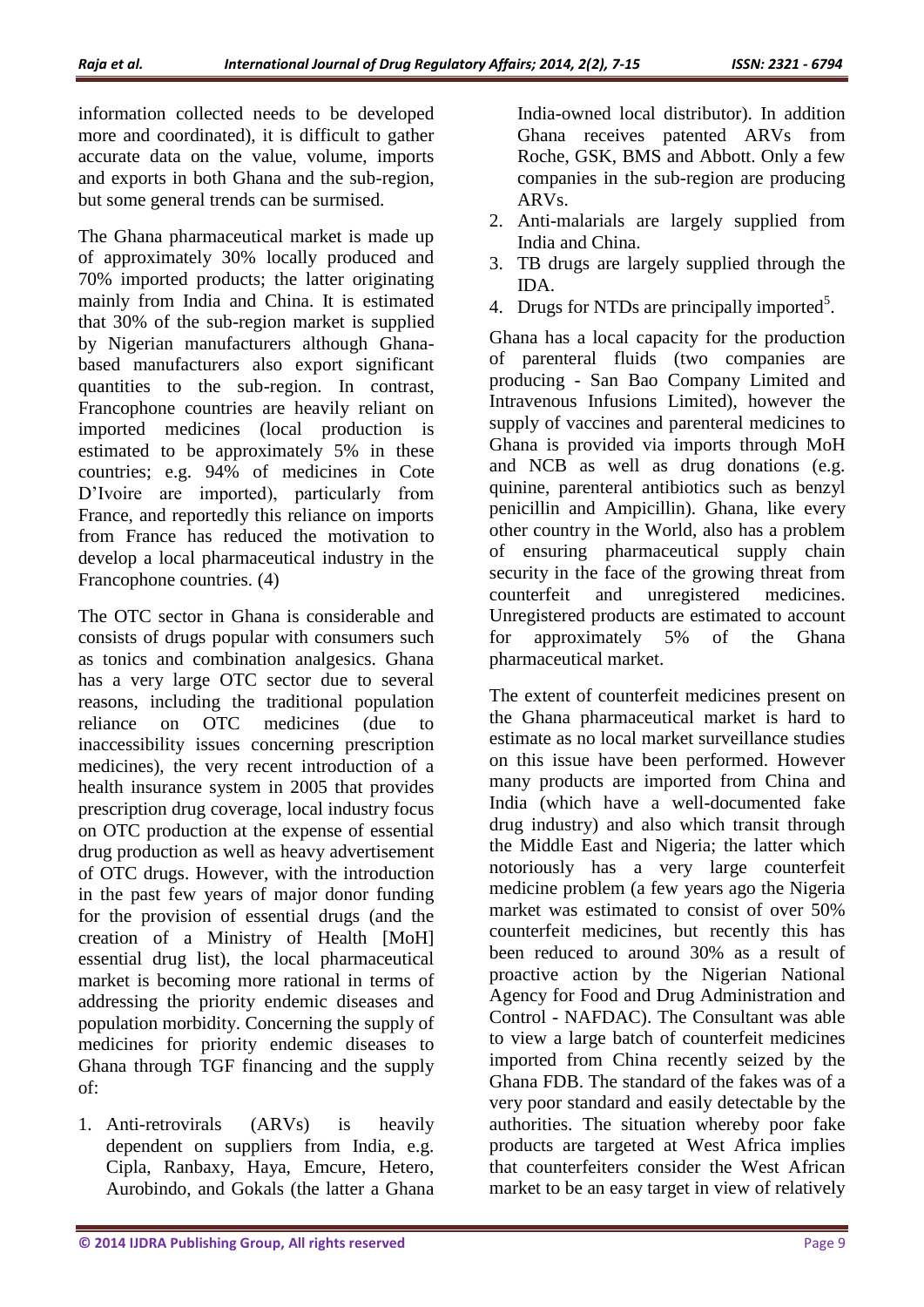weak pharmaceutical regulation in the subregion. (5)



**Figure 1:** Framework for pharmaceutical regulation in Ghana

## **ORGANIZATION OF FOOD AND DRUGS BOARD:**

The Ministry of Health (MOH) is responsible for ensuring the availability of health care to the people of Ghana. The Food and Drugs Board (FBD) is Ghanaian based government agency that was founded by the Food and Drugs Law 1992, Provisional National Defence Council (PNDC) Law 305B. It is accountable for the inspection, certification, importation, exportation, distribution of foods, cosmetics, medical devices and household chemicals. The board guarantees the protection of medication and foods.

FDB collaborates with WHO in various ways to increase capacity and stay on top of the technological development. (1) Three FDB experts are involved in international inspections under the framework of the WHO Prequalification Program. An assessment of FDB by WHO based on the certification scheme for regulatory agencies has been requested. FDB is managing a pharmacovigilance program with a network of institutional contact persons in all major facilities as well as at the domestic drug manufacturers. A standard reporting form for adverse events is provided for use by these contact persons. A technical committee at the FDB hosted National Pharmacovigilance Center reviews reports on potential drugs side effects and makes recommendations for regulatory action. One major achievement of this program which was done in collaboration with the Centre for Tropical Clinical Pharmacology and Therapeutics of the University of Ghana Medical School, was the identification of side effects of a specific antimalarial combination therapy, probably due to a formulation that led to higher than tolerated blood levels of one active ingredient in some patients. These findings led to the withdrawal of this drug from the Ghanaian market. Currently ongoing is a cohort event monitoring program covering 10,000 patients using Artemisin Based Combination Therapies (ACTs) for malaria, in collaboration with the National Malaria Program. The FDB is also working on an improvement of its public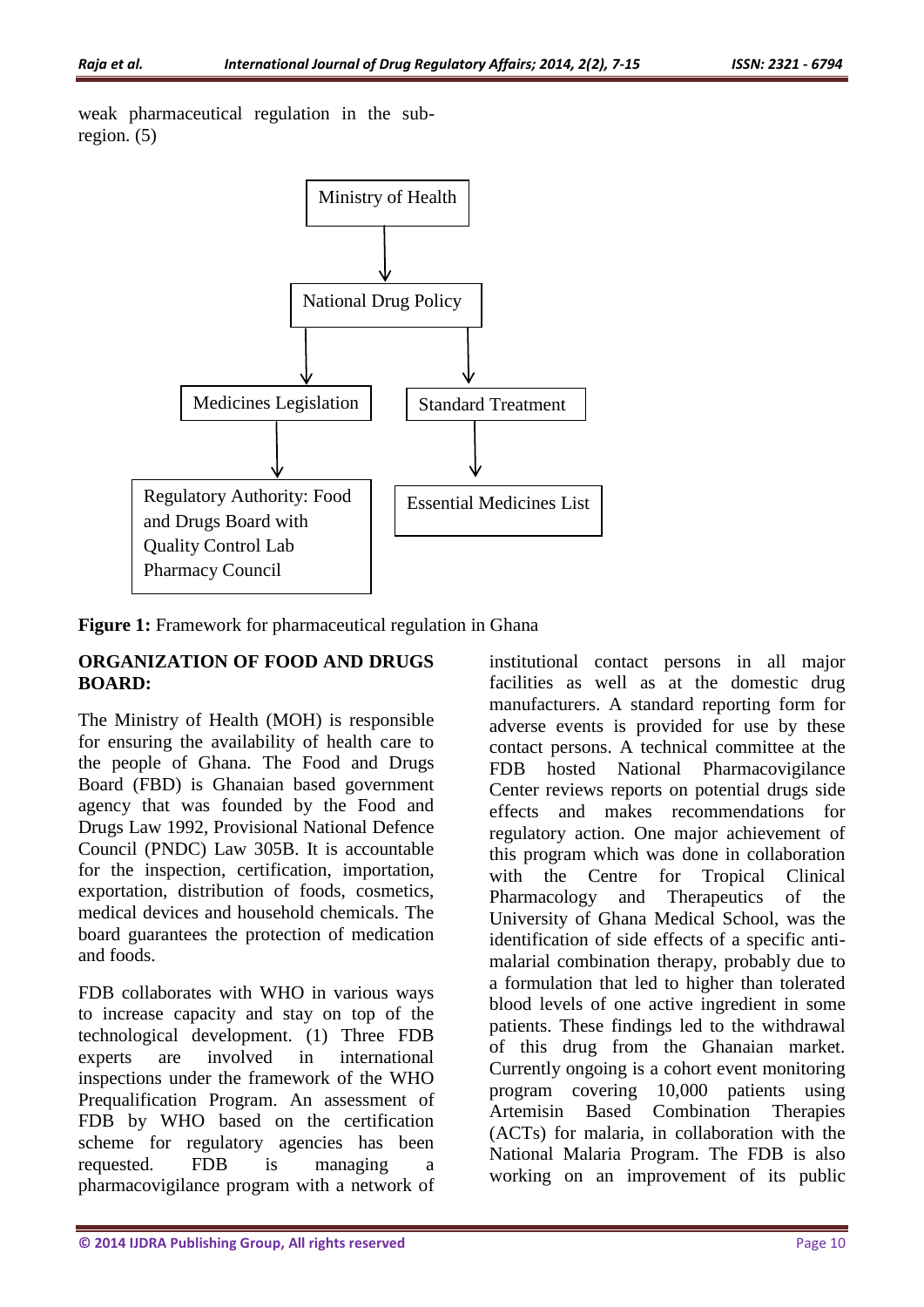website in an effort to strengthen communication with the general public to increase transparency and improve governance. The practice of pharmacy is regulated by the Pharmacy Council through Pharmacy Act 489. The Council has been mandated to license pharmacists and Chemical Sellers. All pharmacists have to be members of a professional society, the Pharmaceutical Association of Ghana (PSGH). The PSGH is responsible for assuring professional ethics and standards and occupies three of the nine Board seats at the Pharmacy Council. (1)

## **I. FDB Inspectorate Department (and GMP / GDP compliance)**

- $\triangleright$  The FDB Inspectorate consists of the following units: premise inspection post market surveillance and industrial support (the latter was previously known as operational research).
- $\triangleright$  In the central Accra office there are 14 staffs. The types of inspections carried out consist of:
- $\triangle$  Pre-licensing inspections (for applicant manufacturers and their warehouses (Inspection of pharmaceutical distributors is carried out separately by the Ghana Pharmacy Council)
- Routine annual premise inspections (with an unannounced follow up to see if recommendations have been implemented)
- Post Marketing Surveillance (PMS) and
- Advertisement monitoring and enforcement.

## **II FDB Drug Evaluation and Registration Department**

The department operates with 10 staff. The drug registration application (Marketing Authorisation Application – MAA), dossier documentation requirements are gradually increasing as the Ghana pharmaceutical regulatory system develops. The eventual plan is to implement the ICH Common Technical Document (CTD) and eCTD dossier format and requirements, although when, is not yet certain. However, the department sometimes does receive applications in CTD format (for example, they recently received two eCTD

drug registration applications from Pfizer). Since 2004, the department has been using the WHO SIAMED database drug registration system (which inter alia greatly assists tracking the drug registration process). The number of medicinal products registered by the Ghana FDB is approximately 4,000 (including different dosage forms). The analysis of the FDB drug register revealed that the level and type of drug registrations corresponds with anticipated public health demands. 99.9% of MAA applications to the department do not get approved in the initial application (first submission) process. Thus, there is a lot of 'back and forth' between the department and applicants before a drug registration application is finally accepted or rejected. The minimum time frame for granting an MA is 3 months (a similar time frame exists elsewhere in the sub region), but can take over 1 year with 'problem dossiers', the occurrence of which is very high with respect to all MAA submissions. 'Problem dossiers' result from the following types of problems:

- Incomplete or missing data (e.g. no process validation, no or delayed CPP, no pharmacological analysis of raw materials, no bioequivalence studies, stability studies conducted with inappropriate climatic conditions for the region, no Drug Master File [DMF – closed and open parts] and no batch production records)
- Proposed packaging and labelling problems ('requested legal changes', e.g. because of the potential for brand name confusion)
- MAA drug sample quality problems. (5)

## **III. FDB Import and Export Control Department**

The FDB operates offices in the 10 districts of Ghana as well as at Accra Kotoka international airport (4 staff) and at Tema seaport (10 staff), the only legal entry points for imported medicines and medicines manufacturing materials into Ghana. The FDB considered it necessary to open offices at these entry access points as the Ghana customs and excise is not equipped to deal with the public safety control of imported food and medicines. The Ghana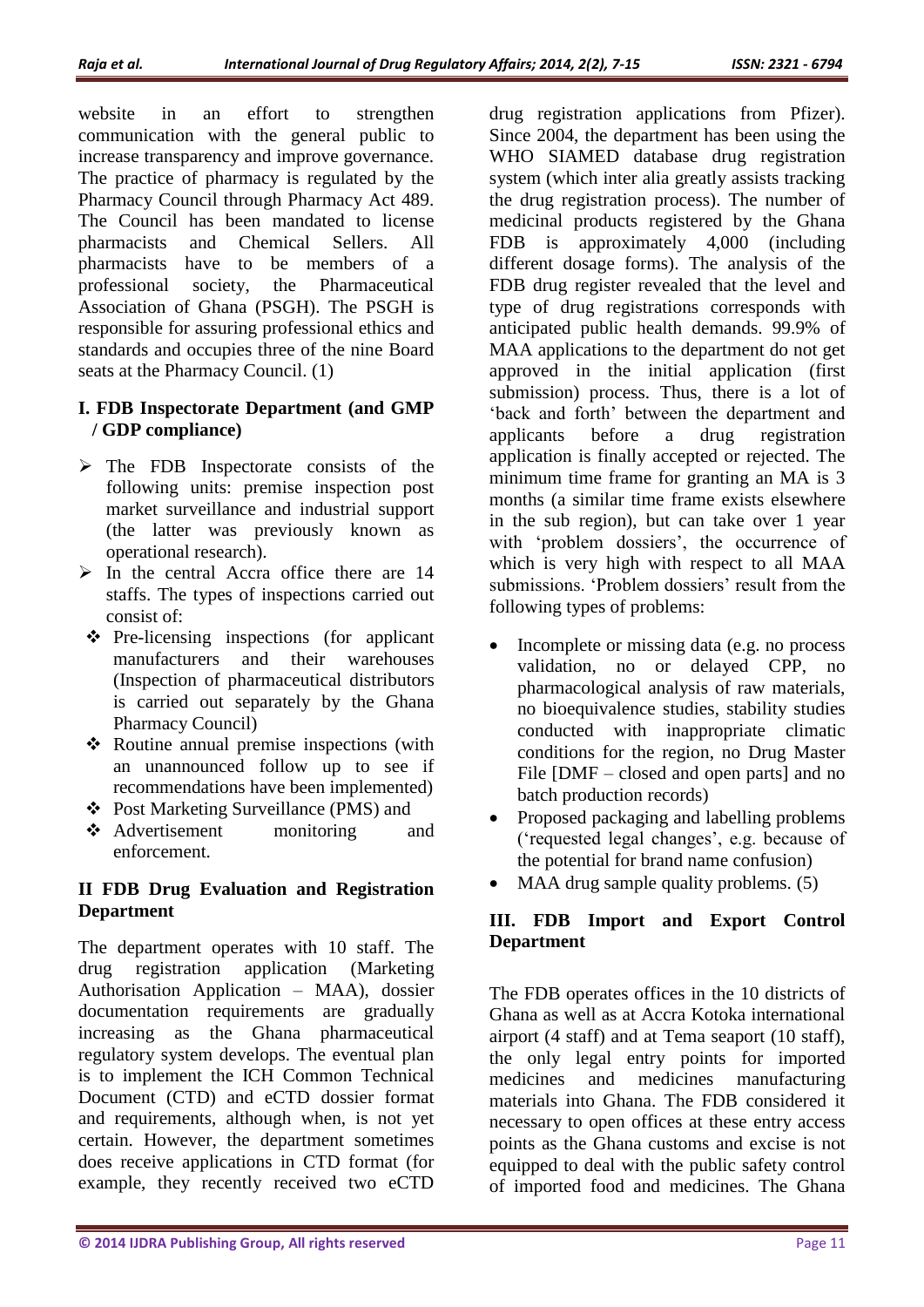Customs and Excise is reported solely interested in meeting 'quota seizure' requirements and has little interest in exercising its duties for public health and safety protection reasons. For example, a large number of so called 'personal use' medicinal products are imported into Ghana, but the customs services are unable to deal with this problem. The FDB is in the process of also opening border town offices (particularly at its East and North borders) so as to tackle the problem of illicit border trade in counterfeit, adulterated and diverted medicines, medical devices and consumer health products. Ghana is considered to be a principle importation destination for the sub-region for several reasons. (5)

The problems associated with the control of drug importation (both manufacturing materials and finished products) into Ghana are reported by the FDB Import and Export Control Department to be quite considerable (high number of counterfeit, adulterated and diverted medicines and consumer health goods) and which is complicated by sub-region political instability (e.g. an ongoing war in Cote D'Ivoire). The largest problem that the FDB Import and Export Control Department faces is dealing with imported 'unlicensed' medicinal products (by their estimation 5-10 % of medicinal products on the Ghana market are unlicensed). 'Unlicensed', in the terms used by the FDB, covers

(i). medicinal products brought into the Ghana market which may have acceptable manufacturing quality and are registered outside of Ghana,

(ii). Mislabelled (deliberately or otherwise).

(iii). Substandard ingredients.

## **IV. FDB Quality Control Laboratory**

The FDB Quality Control Laboratory (QCL) has been operating since 2002 and consists of physico-chemical, microbiology and medical device departments and currently has 33 staff. Activities are split between food and medicines testing. The QCL is reportedly operated according to Good Laboratory Practice (GLP) standards with respect to QCL standards.

- 1. Every consignment of imported medicines is tested
- 2. Drug registration applications a full pharmacopoeial analysis is conducted (approximately 1,000 MAA pre-registration and re-registration samples are tested per year, of which approximately 8% are found to be substandard. Previously the QCL was performing analytical checks on every product MAA, but due to resource constraints it is now focusing now on carrying out analytical checks on so-called 'problem companies' and 'problem products')
- 3. Samples taken in GMP inspections
- 4. Post marketing surveillance (PMS) sampling of medicines. In 2005 antimalarials were sampled and in 2006 a detailed study of all the different ciprofloxacin and co-amoxiclav products on the Ghanaian market was carried out (non-conforming products based on dissolution testing failure were 12 out of 33 and 5 out of 15 respectively). Nonconforming products were mainly imported. In 2007, no PMS testing was performed due to financial difficulties and the national electricity supply crisis.
- 5. Medical device testing condoms, HIV testing kits, and other medical devices are routinely checked by the FDB irrespective of source.

According to the FDB QCL Director, Ghana and Nigeria are the only countries in the region that do full medicines QC testing. (5)

## **DRUG PRODUCT REGISTRATION REQUIREMENTS**

- **a) Format Followed: ICH CTD**
- **b) Administrative Documents**
- **1.** Site Registration Application / Application for GMP Inspection
- **2.** Application form
- **3.** WHO-GMP Certificate
- **4.** Mfg. License
- **5.** Free Sale Certificate
- **6.** Certificate of Pharmaceutical Product
- **7.** Registration Certificates of countries in which the product is already registered.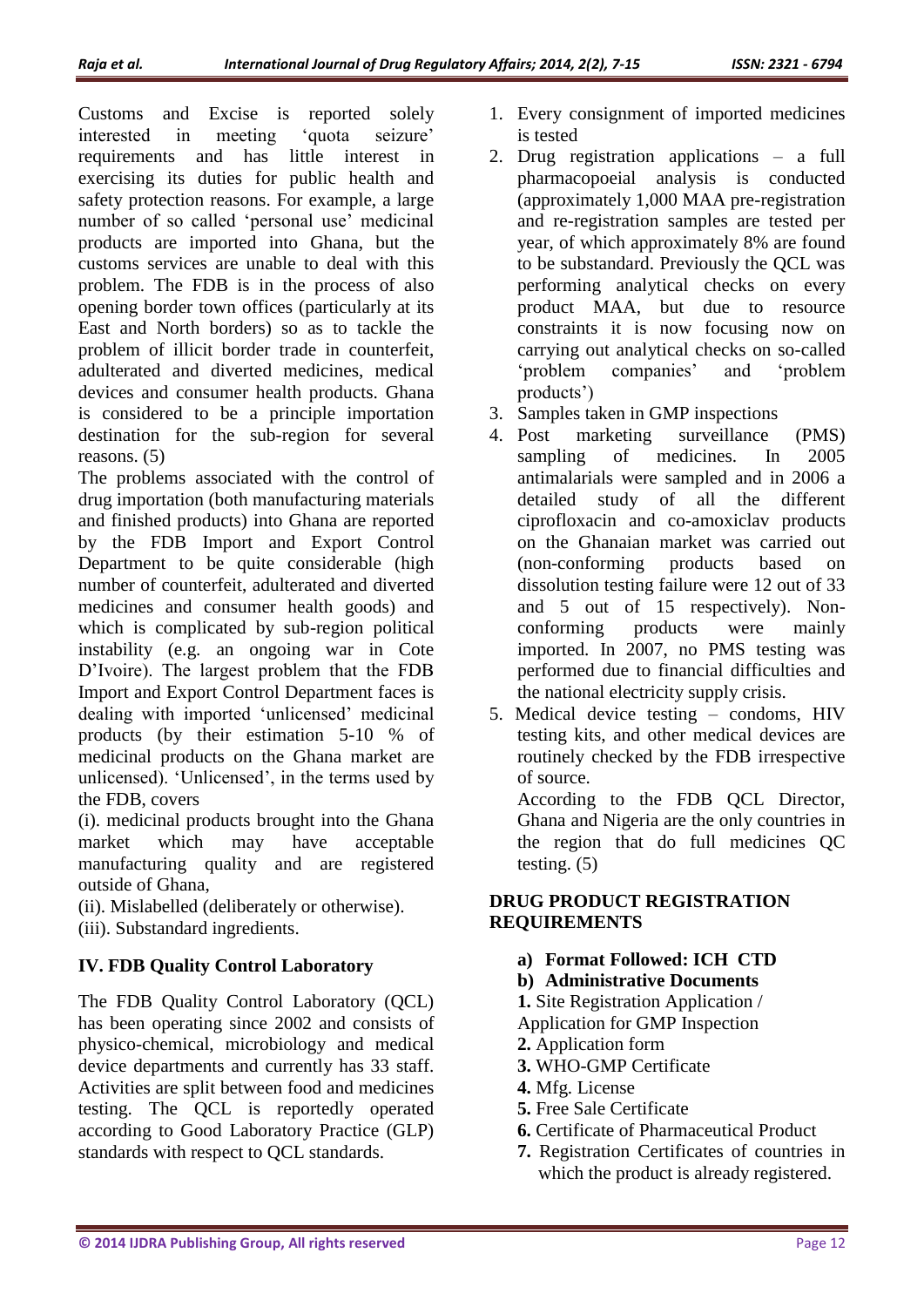#### **8.** Site Master File **9.** Letter of Authorization



**Figure 2:** ICH CTD Triangle

- **10.** Power of Attorney
- **11.** Summary of Product Characteristics
- **12.** Package Insert

## **i) Quality Documents**

### **a) API Documents**

- **1.** Drug Master File
- **2.** Quality Overall Summary
- **3.** General Information
- **4.** Manufacture Of Drug Substance
- **5.** Characterization
- **6.** QC of Drug Substance
- **7.** Reference Standards
- **8.** Container Closure System
- **9.** Stability
- **10.** Manufacturing License of API manufacturer.
- **11.** GMP Certificate of API manufacturer.
- **b) Excipients**
	- **1.** Raw Material Specifications.
- **2.** In House COA & Vendor COA.

## **c) Manufacture of the product**

- **1.** Unit Dose & Batch Formula
- **2.** Master Formula
- **3.** Manufacturing Process
- **4.** Packing Process
- **5.** Process Validation
- **6.** Executed Batch records
- **7.** Pharmaceutical Development report
- **d) In process Product**

**1.** Specification & certificate of analysis.

## **e) Finished Product**

- **1.** Specification &certificate of analysis.
- **2.** In house product
- **3.** Finished product samples
- **4.** Working/Reference Standards
- **f) Stability Testing (Zone IV b)**
	- **1.** Stability data-Accelerated & Real time
	- **2.** Stress testing, Photo stability
	- **3.** Stability Commitment (if any)
- **g) Packing Material** 
	- **1.** Specification's & certificate of analysis.
	- **2.** Suitability studies
	- **3.** Packing Material Specimen
- **h) Bioequivalence Studies** 
	- **1.** Comparative Dissolution studies
- **i) Clinical Documents**
	- **1.** Pharmacology Studies
	- **2.** Toxicology Studies
- **j) Other Requirements** 
	- **1.** Embassy Attestation
	- **2.** Word format of Modules

## **Drug Registration Evaluation Process**

### **Language**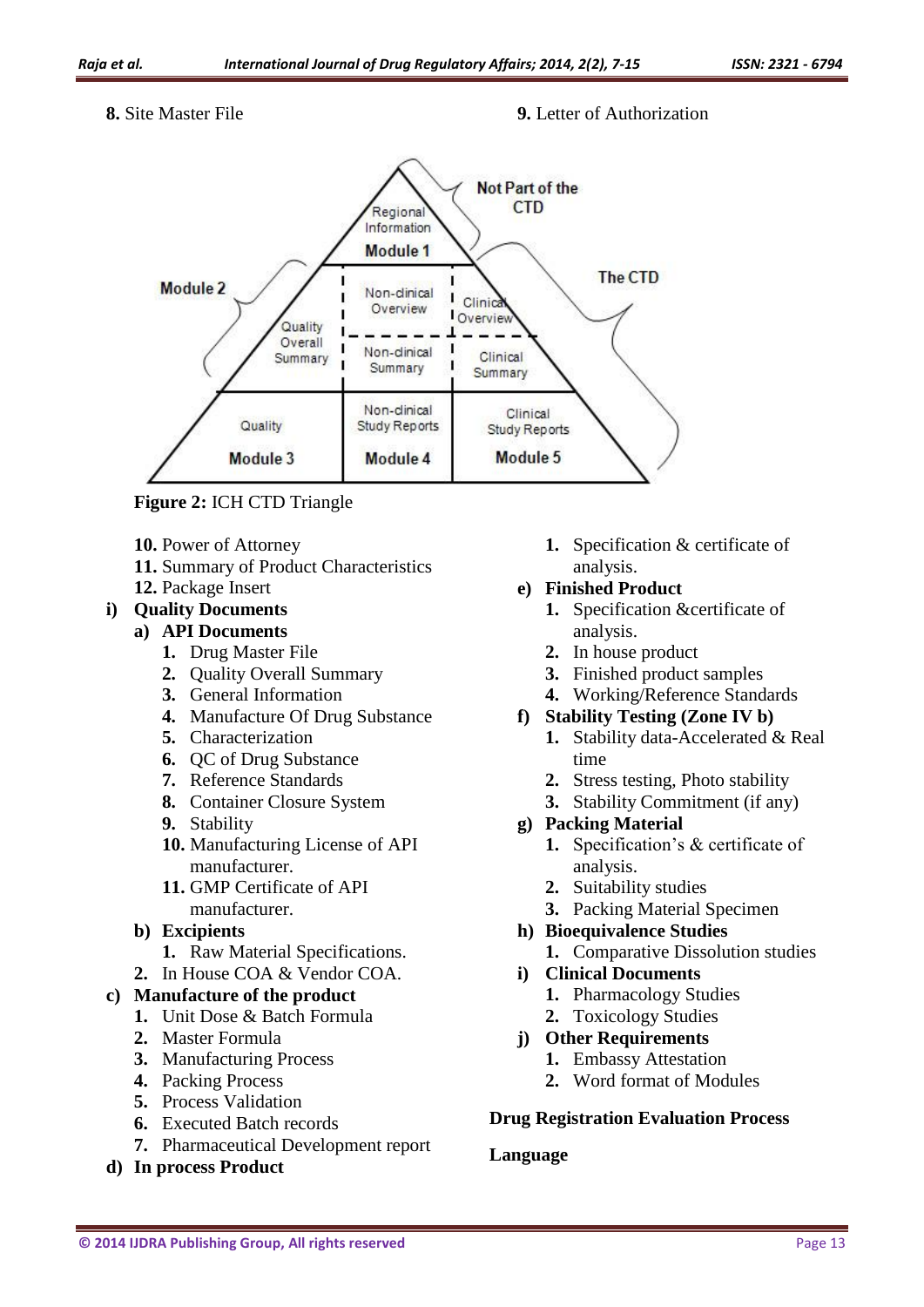All applications and supporting documents shall be in English and legible. Where material is not originally in English, a copy in the original language and a full

translation should be submitted, the accuracy of the translation is the responsibility of the applicant.



## **GHANA REGULATORY REVIEW PROCESS FOR GENERIC DRUGS:**

**Figure 3:** Ghana regulatory review process for Generic Drugs

**\***The queries have to be submitted within 12 months. If the queries have been reissued for a third time and the applicant provides unsatisfactory responses, the application will be **rejected.**

The following timelines will be implemented by the FDA in processing applications for registration of products.

### **Processing of new applications**

A Generic application will be processed within 6 months of receipt of the application. The applicant will be required to provide any

# **Timelines**